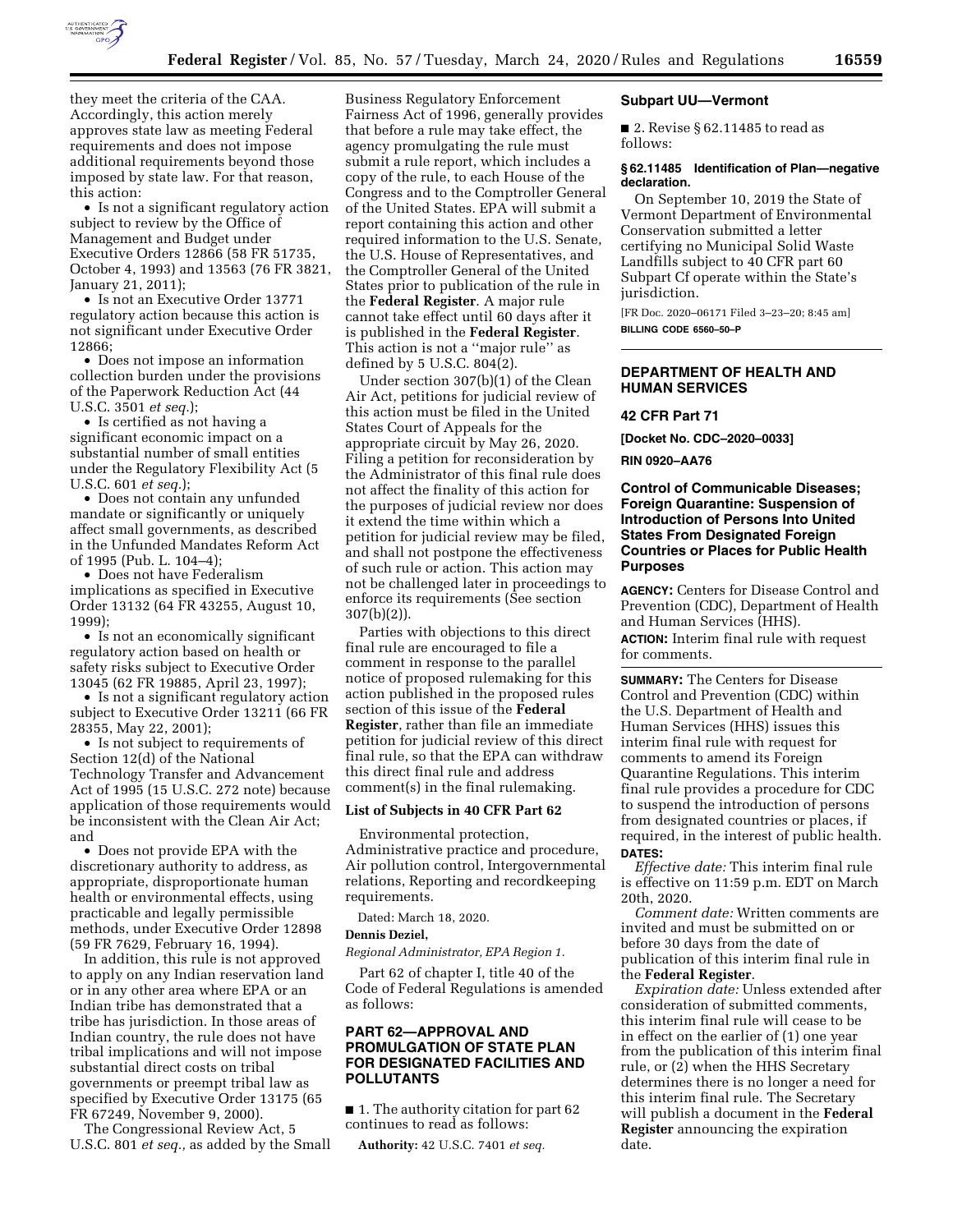**ADDRESSES:** You may submit comments, identified by Docket No. CDC–2020– 0033, by the following method:

• *Federal eRulemaking Portal: [http://](http://www.regulations.gov)  [www.regulations.gov.](http://www.regulations.gov)* Follow the instructions for submitting comments.

*Instructions:* All submissions received must include the agency name and docket number or Regulatory Information Number (RIN) for this rulemaking. All comments received will be posted without change to *[http://](http://regulations.gov) [regulations.gov,](http://regulations.gov)* including any personal information provided. For access to the docket to read background documents or comments received, go to *[http://](http://www.regulations.gov) [www.regulations.gov.](http://www.regulations.gov)* 

Any comment that is submitted will be shared with the Department of Homeland Security and the Department of State, and will also be made available to the public. Comments must be identified by RIN 0920–AA76. Because of staff and resource limitations, all comments must be submitted electronically to *[www.regulations.gov.](http://www.regulations.gov)*  Follow the ''Submit a comment'' instructions.

*Warning:* Do not include any personally identifiable information (such as name, address, or other contact information) or confidential business information that you do not want publicly disclosed. All comments may be posted on the internet and can be retrieved by most internet search engines. No deletions, modifications, or redactions will be made to comments received.

*Inspection of Public Comments:* All comments received before the close of the comment period are available for viewing by the public, including personally identifiable or confidential business information that is included in a comment.

**FOR FURTHER INFORMATION CONTACT:** Kyle McGowan, Office of the Chief of Staff, Centers for Disease Control and Prevention, 1600 Clifton Road NE, MS H21–10, Atlanta, GA 30329. Telephone: 404–498–7000; email: *[cdcregulations@](mailto:cdcregulations@cdc.gov) [cdc.gov.](mailto:cdcregulations@cdc.gov)* 

**SUPPLEMENTARY INFORMATION:** The IFR is organized as follows:

#### **Table of Contents**

#### I. Background

- II. Statutory Authority
- III. Provisions of New § 71.40
- IV. Request for Comment
- V. Rationale for Issuance of an Interim Final Rule With Immediate Effectiveness
- VI. Regulatory Impact Analysis

### **I. Background**

The Centers for Disease Control and Prevention (CDC), a component of the U.S. Department of Health and Human

Services (HHS), is amending the regulations that implement section 362 of the Public Health Service (PHS) Act, 42 U.S.C. 265, as part of its response to Coronavirus Disease 2019 (COVID–19). Section 362 provides that if the Secretary 1 ''determines that by reason of the existence of any communicable disease in a foreign country there is serious danger of the introduction of such disease into the United States, and that this danger is so increased by the introduction of persons or property from such country that a suspension of the right to introduce such persons and property is required in the interest of the public health,'' he has the authority, in accordance with regulations approved by the President,2 ''to prohibit, in whole or in part, the introduction of persons and property from such countries or places as he shall designate in order to avert such danger, and for such period of time as he may deem necessary for such purpose.'' PHS Act 362, 42 U.S.C. 265. Pursuant to a delegation of the Secretary's authority, the CDC Director has promulgated regulations under section 362 to suspend the introduction of property into the United States. Current regulations, however, only address suspension of the introduction of property into the United States and the procedures to quarantine or isolate persons. That is, current regulations permit CDC to quarantine or isolate persons entering the United States, but they do not address the suspension of the introduction of persons into the United States under section 362.

CDC's experience with COVID–19 is that, under some circumstances, quarantine or isolation is not a viable solution for protecting the public health from the introduction of a communicable disease from another country. For example, the arrival in U.S. ports of cruise ships with numerous passengers requiring quarantine or isolation has presented complex

2Executive Order 13295 assigned the functions of the President under section 362 to the Secretary of HHS.

logistical challenges, consumed disproportionate agency resources, and taken CDC personnel away from other critical parts of the domestic and international response to COVID–19. To continue to respond promptly and effectively to the public health emergency presented by COVID–19, CDC needs a more efficient regulatory mechanism to exercise its section 362 authority and suspend the introduction of persons who would otherwise pose a serious danger of introduction of COVID–19 into the United States.

Even though COVID–19 is present in certain locations within the United States, the suspension of the introduction of persons into the United States may be required in the interest of public health to avert the danger of further introduction of the disease into the same or other locations in the United States. For example, hypothetically, the introduction of COVID–19 into the United States would occur if two infected persons disembarked in a large metropolitan city in the Midwest from an international flight. Another vector for further introduction of COVID–19 into the United States would be a group of two infected persons who entered that Midwestern state by land after crossing the border from Canada. Suspension of the introduction of those two persons into the United States at the land border would mitigate the serious and increased danger of further introduction of COVID–19 in the United States. The same public health analysis would apply if two infected persons walked across the land border from Canada into a Northeastern State.

# *Past Experience With Migration and Communicable Disease*

International travel and migration play a significant role in the global transmission of infectious biological agents or their toxic products that pose risks for vulnerable populations.3 Travelers can serve as unwitting vectors of disease, and thereby increase the risk of communicable disease transmission and of the introduction of communicable disease into the United States. The risk increases when travelers are in congregate settings, such as

<sup>&</sup>lt;sup>1</sup>The statute assigns this authority to the Surgeon General of the Public Health Service. However, Reorganization Plan No. 3 of 1966 abolished the Office of the Surgeon General and transferred all statutory powers and functions of the Surgeon General and other officers of the Public Health Service and of all agencies of or in the Public Health Service to the Secretary of Health, Education, and Welfare, now the Secretary of Health and Human Services, 31 FR 8855, 80 Stat. 1610 (June 25, 1966), *see also* Public Law 96–88, 509(b), 93 Stat. 695 (codified at 20 U.S.C. 3508(b)). References in the PHS Act to the Surgeon General are to be read in light of the transfer of statutory functions and re-designation. Although the Office of the Surgeon General was re-established in 1987, the Secretary of HHS has retained the authorities previously held by the Surgeon General.

<sup>3</sup>*See, e.g.,* Institute of Medicine (US) Forum on Microbial Threats, ''Infectious Disease Movement in a Borderless World: Workshop Summary,'' National Academies Press (US); 2010, *available at [https://](https://www.ncbi.nlm.nih.gov/books/NBK45728/) [www.ncbi.nlm.nih.gov/books/NBK45728/](https://www.ncbi.nlm.nih.gov/books/NBK45728/)*  (hereinafter ''Infectious Disease Movement in a Borderless World''); Wilson, ME. Travel and the Emergence of Infectious Diseases. *Emerging Infectious Diseases.* 1995;1(2):39–46. doi:10.3201/ eid0102.950201; Tatem, A.J., Rogers, D.J. & Hay, S. Global Transport Networks and Infectious Disease Spread. *Adv. Parasitology* 62, 293–343 (2006).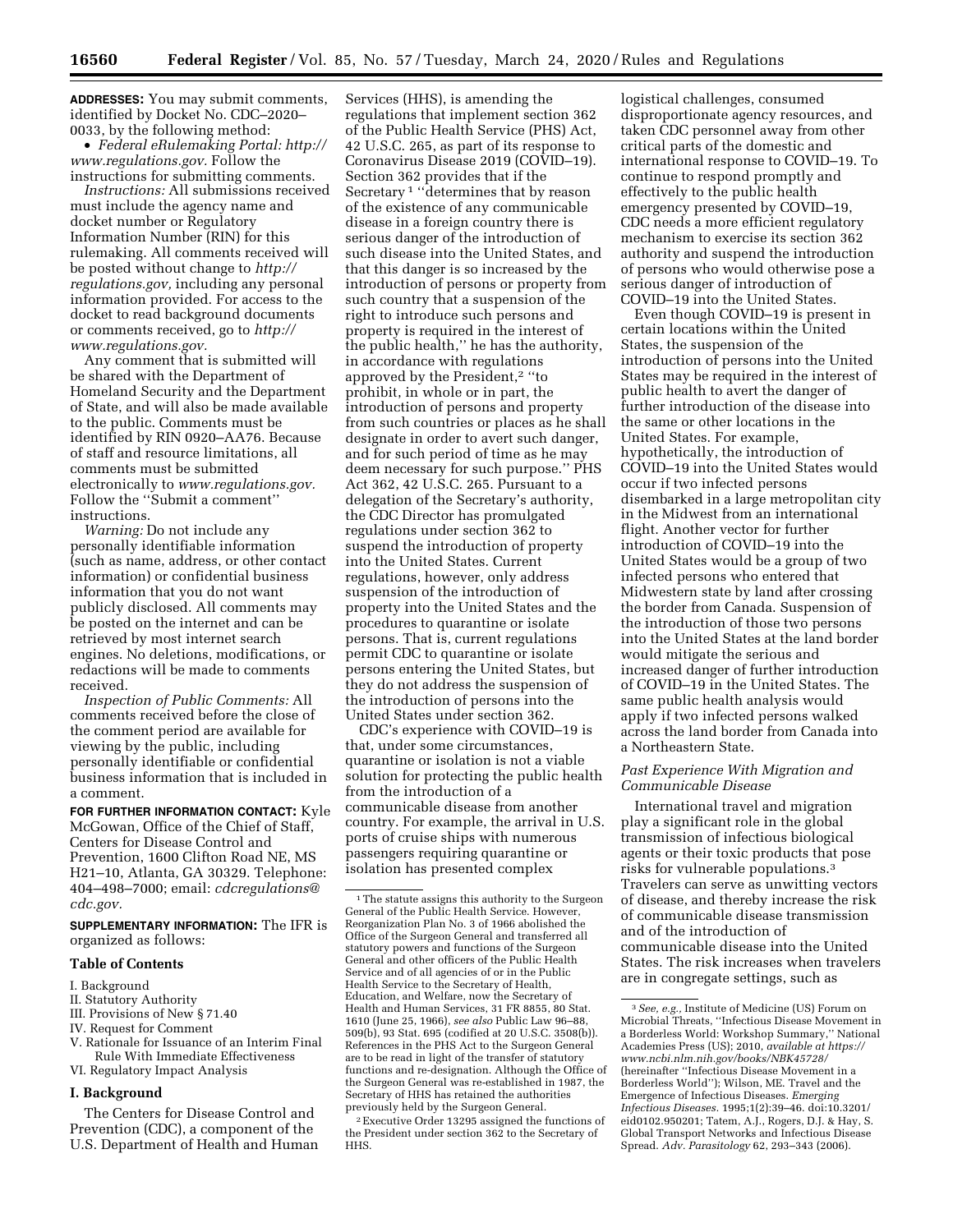carriers (*i.e.,* ships, aircraft, trains, and road vehicles) or terminals with shared sitting, sleeping, eating, or recreational areas, all of which are conducive to disease transmission.4

The speed and far reach of global travel were factors in prior outbreaks that expanded to numerous continents. Examples include: The H1N1 influenza pandemic in 2009; severe acute respiratory syndrome (SARs) coronavirus in 2003; tuberculosis; measles; Middle East Respiratory Syndrome (MERS-CoV) in 2012; and Ebola Virus Disease in 2014 and 2018.5 All of these high-consequence diseases posed significant public health risks, especially given the compressed timeframes in which the outbreaks occurred.

For example, the Federal response to the H1N1 influenza pandemic in 2009 would have benefitted from the availability of an efficient mechanism for suspending the introduction of persons into the United States. The initial cases of H1N1 occurred in Mexico, before the first confirmed cases in the United States. Retrospective research findings in Mexico indicated that transmission of the virus in Mexico involved person-to-person spread with multiple generations of transmission.<sup>6</sup>

Like 2009 H1N1, COVID–19 is a pandemic. But the new coronavirus is more infectious than 2009 H1N1.<sup>7</sup>

5 Infectious Disease Movement in a Borderless World (noting that ''swine-origin H1N1 has spread globally, its movement hastened by global air travel'' and [i]t is easy to see how travelers could play a key role in the global epidemiology of infections that are transmitted from person to person, such as HIV, SARS, tuberculosis, influenza, and measles'') (citing Hufnagel L, Brockmann D, Geisel T. Forecast and Control of Epidemics in a Globalized World. *Proceedings of the National Academy of Sciences.* 2004;101(42):15124–15129).

6*[https://www.cdc.gov/h1n1flu/cdcresponse.htm.](https://www.cdc.gov/h1n1flu/cdcresponse.htm)* 

7*See generally,* CDC, ''2009 H1N1 Pandemic Timeline,'' *available at [https://www.cdc.gov/flu/](https://www.cdc.gov/flu/pandemic-resources/2009-pandemic-timeline.html) [pandemic-resources/2009-pandemic-timeline.html;](https://www.cdc.gov/flu/pandemic-resources/2009-pandemic-timeline.html)*  Van Kerkhove, Maria D et al. Estimating agespecific cumulative incidence for the 2009 influenza pandemic: A meta-analysis of A(H1N1)pdm09 serological studies from 19 countries. *Influenza and Other Respiratory Viruses*  vol. 7,5 (2013): 872–86, *available at [https://](https://www.ncbi.nlm.nih.gov/pmc/articles/PMC5781221/) [www.ncbi.nlm.nih.gov/pmc/articles/PMC5781221/;](https://www.ncbi.nlm.nih.gov/pmc/articles/PMC5781221/)*  CDC, Interim Clinical Guidance for Management of Patients with Confirmed Coronavirus Disease (COVID–19), *available at [https://www.cdc.gov/](https://www.cdc.gov/coronavirus/2019-ncov/hcp/clinical-guidance-management-patients.html)  [coronavirus/2019-ncov/hcp/clinical-guidance](https://www.cdc.gov/coronavirus/2019-ncov/hcp/clinical-guidance-management-patients.html)[management-patients.html.](https://www.cdc.gov/coronavirus/2019-ncov/hcp/clinical-guidance-management-patients.html)* 

Indeed, it appears that the virus may at times be transmitted by persons who are asymptomatic. As discussed below, COVID–19 is also more likely to cause death in high-risk individuals.

In addition, global travel has increased dramatically since prior infectious disease outbreaks. By 2018, international visitations to the U.S. totaled over 20 million more per year than in 2009, when the 2009 H1N1 pandemic occurred, and 10 million more per year than in 2014, when the Ebola Virus Disease outbreak occurred.8 These differences make the availability of an efficient mechanism for exercising the section 362 authority all the more important to the protection of the public health going forward.

### *The Current Outbreak of COVID–19*

COVID–19 is a communicable disease caused by a novel (new) coronavirus, SARS–CoV–2, that was first identified as the cause of an outbreak of respiratory illness that began in Wuhan, Hubei Province, People's Republic of China (''PRC''). The virus is thought to be transmitted primarily by person-toperson contact through respiratory droplets produced when an infected person coughs or sneezes. It may also be transmitted through contact with surfaces or objects. While much is still unknown about the transmission of COVID–19, asymptomatic transmission may also occur.

Manifestations of severe disease have included severe pneumonia, acute respiratory distress syndrome (ARDS), septic shock, and multi-organ failure. According to the World Health Organization (WHO), as of March 17, 2020, approximately 4.1% of reported COVID–19 cases have resulted in death globally. This mortality rate is higher among seniors or those with compromised immune systems. Older adults and people who have severe chronic medical conditions like hypertension, heart, lung, or kidney disease are also at higher risk for more serious COVID–19 illness. Early data suggest older people are twice as likely to have serious COVID–19 illness.

As of March 17, 2020, there were over 179,100 cases of COVID–19 globally in over 150 locations (including countries), resulting in over 7,425 deaths; more than 4,225 cases have been identified in the United States, with new cases being reported daily and with at least 75 deaths due to the disease. Continued introduction into the United States of persons from foreign countries where COVID–19 exists presents a danger of

disease transmission in congregate settings such as carriers or terminals, which may, in turn, result in a danger of disease transmission in contiguous areas.9

Unfortunately, at this time, there is no vaccine that can prevent infection with COVID–19, nor are there therapeutics for those who become infected. Treatment is currently limited to supportive (or palliative) care to manage symptoms while the body fights off the disease. Hospitalization may be required in severe cases and mechanical respiratory support may be needed in the most severe cases. The ease of COVID–19 transmission presents a risk of a surge in hospitalizations for COVID–19, which would limit hospital capacity available to treat other serious conditions.

Testing is available to confirm suspected cases of COVID–19 infection. Testing generally requires specimens collected from the nose, throat, or lungs; such specimens can only be analyzed in a laboratory setting. However, commercial test results are typically available within three to four days. Currently, the time required to obtain test results—coupled with the incubation period of the disease—makes it impracticable to confirm whether each person moving into the United States is infected with COVID–19 at the time of the movement. Widespread, compulsory Federal quarantines or isolations of such persons pending test results are impracticable due to the numbers of persons involved, logistical challenges, and CDC resource and personnel constraints.

On January 30, 2020, the Director General of WHO declared that the outbreak of COVID–19 is a Public Health Emergency of International Concern under the International Health Regulations.10 The following day, the Secretary of HHS declared COVID–19 a public health emergency under the PHS Act.11 On March 11, 2020, the WHO declared COVID–19 a pandemic. On March 13, 2020, the President issued a

10Statement on the second meeting of the International Health Regulations (2005) Emergency Committee regarding the outbreak of novel coronavirus (2019–nCoV) (January 30, 2020), *available at [https://www.who.int/news-room/detail/](https://www.who.int/news-room/detail/30-01-2020-statement-on-the-second-meeting-of-the-international-health-regulations-(2005)-emergency-committee-regarding-the-outbreak-of-novel-coronavirus-(2019-ncov))  30-01-2020-statement-on-the-second-meeting-ofthe-international-health-regulations-(2005) [emergency-committee-regarding-the-outbreak-of](https://www.who.int/news-room/detail/30-01-2020-statement-on-the-second-meeting-of-the-international-health-regulations-(2005)-emergency-committee-regarding-the-outbreak-of-novel-coronavirus-(2019-ncov))[novel-coronavirus-\(2019-ncov\).](https://www.who.int/news-room/detail/30-01-2020-statement-on-the-second-meeting-of-the-international-health-regulations-(2005)-emergency-committee-regarding-the-outbreak-of-novel-coronavirus-(2019-ncov))* 

11HHS, ''Determination that a Public Health Emergency Exists,'' *available at [https://](https://www.phe.gov/emergency/news/healthactions/phe/Pages/2019-nCoV.aspx) [www.phe.gov/emergency/news/healthactions/phe/](https://www.phe.gov/emergency/news/healthactions/phe/Pages/2019-nCoV.aspx)  [Pages/2019-nCoV.aspx.](https://www.phe.gov/emergency/news/healthactions/phe/Pages/2019-nCoV.aspx)* 

<sup>4</sup>*E.g., [https://wwwnc.cdc.gov/travel/yellowbook/](https://wwwnc.cdc.gov/travel/yellowbook/2020/travel-by-air-land-sea/cruise-ship-travel) [2020/travel-by-air-land-sea/cruise-ship-travel](https://wwwnc.cdc.gov/travel/yellowbook/2020/travel-by-air-land-sea/cruise-ship-travel)*  (noting that the ''often crowded, semi-enclosed environments onboard ships can facilitate the spread of person-to-person, foodborne, or waterborne diseases''); CDC, ''Interim US Guidance for Risk Assessment and Public Health Management of Persons with Potential Coronavirus Disease 2019 (COVID–19) Exposures: Geographic Risk and Contacts of Laboratory-confirmed Cases,'' Updated March 7, 2020, *available at [https://www.cdc.gov/](https://www.cdc.gov/coronavirus/2019-ncov/php/risk-assessment.html)  [coronavirus/2019-ncov/php/risk-assessment.html.](https://www.cdc.gov/coronavirus/2019-ncov/php/risk-assessment.html)* 

<sup>8</sup>*[https://travel.trade.gov/outreachpages/](https://travel.trade.gov/outreachpages/download_data_table/Fast_Facts_2018.pdf)  [download](https://travel.trade.gov/outreachpages/download_data_table/Fast_Facts_2018.pdf)*\_*data*\_*table/Fast*\_*Facts*\_*2018.pdf.* 

<sup>9</sup>*See supra* n.4; *see also* CDC, Travelers from Countries with Widespread Sustained (Ongoing) Transmission Arriving in the United States, *available at [https://www.cdc.gov/coronavirus/2019](https://www.cdc.gov/coronavirus/2019-ncov/travelers/after-travel-precautions.html)  [ncov/travelers/after-travel-precautions.html.](https://www.cdc.gov/coronavirus/2019-ncov/travelers/after-travel-precautions.html)*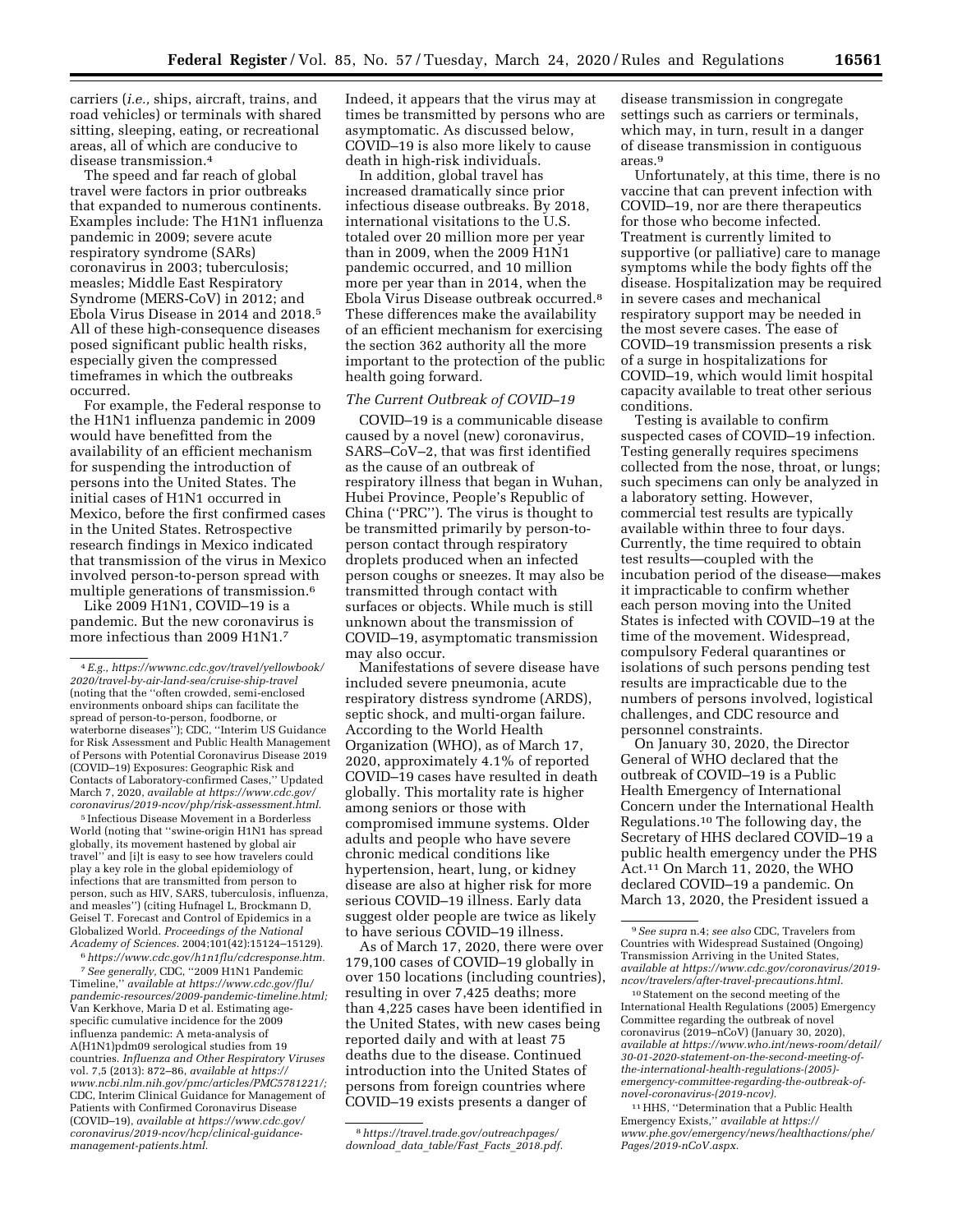Proclamation on Declaring a National Emergency Concerning the Novel Coronavirus Disease (COVID–19) Outbreak.12 As of March 16, 2020, all 50 states and several local and territorial jurisdictions declared states of emergency.

Global efforts to slow disease transmission have included sweeping measures to limit travel and exposure to COVID–19. A number of countries, such as Russia, Australia, the Philippines, Japan, and Israel, have imposed stringent restrictions on travelers who have recently been to the PRC. On March 17, 2020, the European Union approved a plan to ban all nonessential travel into its bloc for a minimum of 30 days. Many countries are asking persons to self-quarantine for 14 days (a period estimated to encompass the incubation period for the disease) following return from foreign countries or places with sustained community transmission.

The President has exercised his authority in section 212(f) of the Immigration and Nationality Act (''INA''), 8 U.S.C. 1182(f), to suspend entry into the United States of certain foreign nationals who have recently visited PRC (excluding the Special Administrative Regions of Hong Kong and Macau), the Islamic Republic of Iran, the Schengen Area (comprised of 26 countries in Europe), the United Kingdom (excluding overseas territories outside of Europe), and the Republic of Ireland, within 14 days preceding their entry or attempted entry into the United States due to concerns of person-toperson transmission of COVID–19. CDC has issued Level 3 Travel Health Notices recommending that travelers avoid all nonessential travel to PRC (excluding the Special Administrative Regions of Hong Kong and Macau), the Islamic Republic of Iran, the Republic of Korea, and the Schengen Area. The U.S. Department of State has issued a Global Level 3 Health Advisory directing U.S. citizens to reconsider all travel abroad due to the global impact of COVID–19 and Level 4 Travel Advisories (Do Not Travel) for PRC (excluding the Special Administrative Regions of Hong Kong and Macau), Iran, and certain regions of Italy. In addition, CDC has recommended that travelers, particularly those with underlying health conditions, avoid all cruise ship travel worldwide. The U.S. Department of State has similarly issued guidance

that U.S. citizens should not travel by cruise ship at this time. On March 16, 2020, the Federal government announced guidelines recommending that the public should avoid discretionary travel; discretionary shopping trips; social visits; gatherings in groups of more than 10 people; and eating or drinking at bars, restaurants, and food courts. Numerous States and cities have gone further and shut down restaurants, bars, nightclubs, and theaters. On March 18, 2020, the United States and Canada announced plans to, by mutual consent, close the U.S.- Canadian border to nonessential travel.

The COVID–19 pandemic highlights why CDC needs an efficient regulatory mechanism to suspend the introduction of persons who would otherwise increase the serious danger of the introduction of a communicable disease into the United States. Section 212(f) of the Immigration and Nationality Act (''INA'') applies to the ''entry'' of aliens, but section 362 instead provides the authority to prohibit the ''introduction'' of persons into the United States. Despite the unprecedented global efforts at mitigating or slowing the transmission of COVID–19, cases of COVID–19 have rapidly propagated and multiplied, crossing international borders with ease. As of March 17, 2020, CDC reported that 229 of the confirmed cases of COVID–19 in the United States with an established source of exposure were travel-related as opposed to community transmission, accounting for almost half of the 474 cases with an established source of exposure; another 3,752 cases remain under investigation. As of March 14, 2020, travelers from Japan have exported at least 20 COVID– 19 cases to eight countries. As of March 14, 2020, travelers from the Islamic Republic of Iran have exported at least 145 COVID–19 cases to 17 other countries, as reported by the WHO, and travelers from the Schengen Area have exported 624 COVID–19 cases to 70 countries, including to the United States. In the near future, persons traveling from other foreign countries and jurisdictions may compound the serious danger of further introduction of COVID–19 into the United States.

To summarize, CDC knows that COVID–19 infection transmits easily, spreads quickly through global travel, and can have a high mortality rate for some of the most vulnerable members of society. At this time, there is no vaccine, therapeutic, or rapid testing for the disease. CDC needs a robust, efficient mechanism for exercising its authority under section 362 and other applicable authorities to suspend the introduction of persons into the United States,

should the public health require it. In issuing orders pursuant to this interim final rule, CDC would coordinate with the Secretary of State in order to ensure compliance with the international legal obligations of the United States and to take due account of U.S. national and security interests.

#### *Other Public Health Risks*

Beyond the current COVID–19 pandemic, the suspension authority is also critical to CDC because there is always a risk of another emerging, or reemerging, communicable disease that may harm the American public. One such risk is pandemic influenza (as opposed to seasonal influenza), which occurs when a novel, or new, influenza virus strain spreads over a wide geographic area and affects an exceptionally high proportion of the population. In such circumstances, the strain of virus is new, there is usually no available vaccine, and humans do not typically have immunity to the virus, often resulting in a more severe illness. The severity and unpredictable nature of an influenza pandemic requires public health systems to prepare constantly for the next occurrence. Whenever a new strain of influenza virus appears, or a major change to a preexisting virus occurs, individuals may have little or no immunity, which can lead to a pandemic when the virus passes easily from human to human and causes serious illness or death. The most recent influenza pandemics include H1N1 in 2009–2010, the 1968–1969 Hong Kong Flu, the 1957–1958 Asian Flu, and the 1918–1919 Spanish Flu.

It is difficult to predict the impact that another emerging, or re-emerging, communicable disease would have on the U.S. public health system. The 2009 H1N1 pandemic caused between 100,000 and 600,000 deaths worldwide,13 while the 1918–1919 Spanish Flu was estimated to have caused over 50 million deaths worldwide.14 Although advances in health care quality have greatly improved since 1918, the dramatic increases in global mobility in the 21st century have increased the rate at which a communicable disease can spread. Modern pandemics, spread through international travel, can engulf the world in three months or less. Moreover, pandemics can last from 12

<sup>12</sup> ''Proclamation on Declaring a National Emergency Concerning the Novel Coronavirus Disease (COVID–19) Outbreak,'' March 13, 2020, *available at [https://www.whitehouse.gov/](https://www.whitehouse.gov/presidential-actions/proclamation-declaring-national-emergency-concerning-novel-coronavirus-disease-covid-19-outbreak/)  presidential-actions/proclamation-declaring[national-emergency-concerning-novel-coronavirus](https://www.whitehouse.gov/presidential-actions/proclamation-declaring-national-emergency-concerning-novel-coronavirus-disease-covid-19-outbreak/)[disease-covid-19-outbreak/.](https://www.whitehouse.gov/presidential-actions/proclamation-declaring-national-emergency-concerning-novel-coronavirus-disease-covid-19-outbreak/)* 

<sup>13</sup>*[https://www.cdc.gov/flu/pandemic-resources/](https://www.cdc.gov/flu/pandemic-resources/2009-h1n1-pandemic.html)  [2009-h1n1-pandemic.html.](https://www.cdc.gov/flu/pandemic-resources/2009-h1n1-pandemic.html)* 

<sup>14</sup>*[https://www.cdc.gov/flu/pandemic-resources/](https://www.cdc.gov/flu/pandemic-resources/1918-pandemic-h1n1.html)  [1918-pandemic-h1n1.html.](https://www.cdc.gov/flu/pandemic-resources/1918-pandemic-h1n1.html)*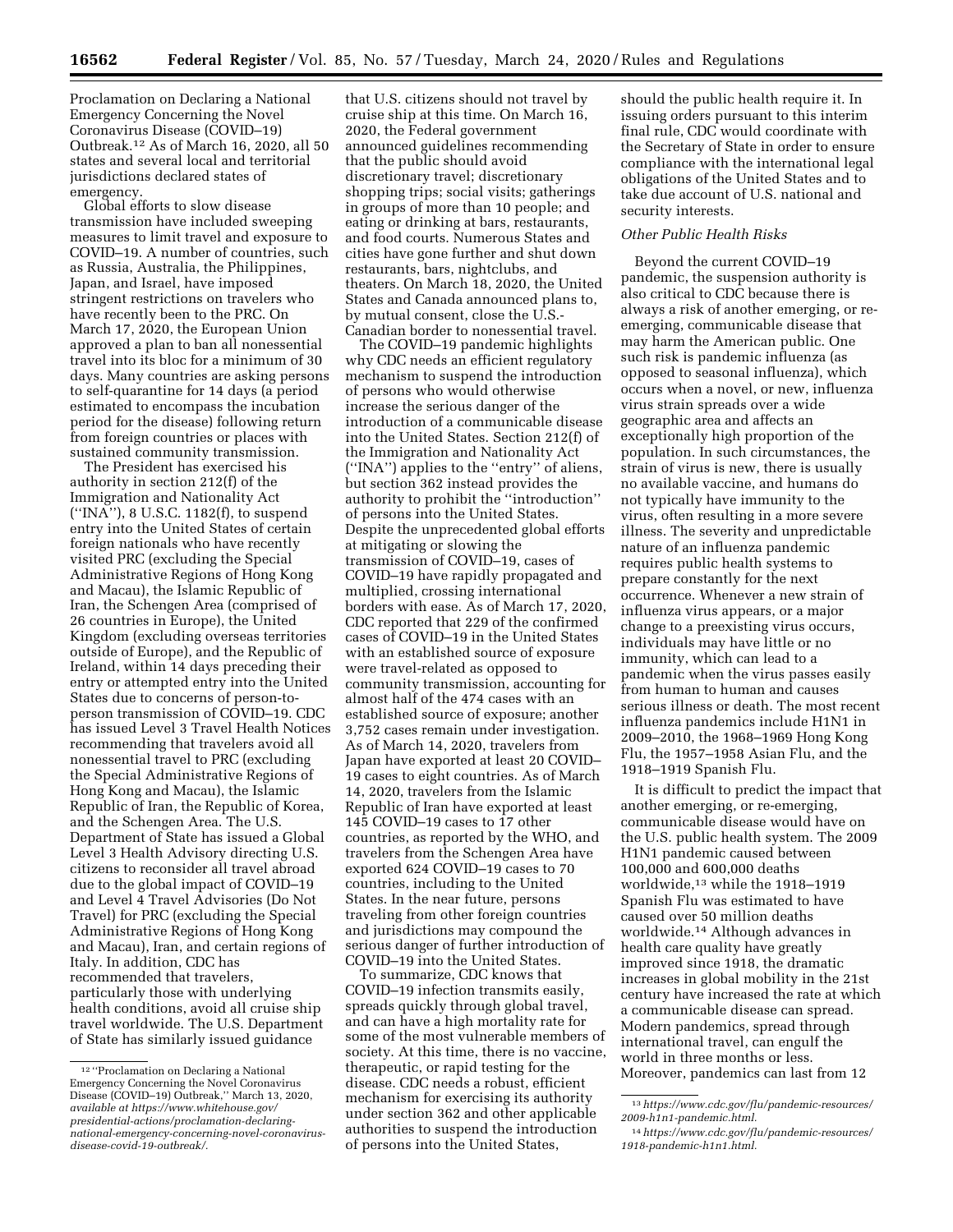to 18 months and are not considered one-time events.

The introduction of another emerging, or re-emerging, communicable disease into the United States is always a risk. The PHS Act section 362 suspension authority would be critical to any effort by CDC and its Federal, State, and local partners to contain or mitigate the risk. CDC expects to mitigate the risk in the future by issuing a Final Rule, after considering comments, to implement a permanent regulatory structure regarding the potential suspension of introduction of persons into the United States in the event a serious danger of the introduction of communicable disease arises in the future.

### **II. Statutory Authority**

The primary legal authority supporting this rulemaking is section 362 of the PHS Act, which is codified at 42 U.S.C. 265. Under section 362, the Secretary 15 has the authority—if he were to determine that the existence of a communicable disease in a foreign country creates a serious danger of the introduction of such disease into the United States, and that this danger is increased by the introduction of persons or property from such country such that suspension of introduction is necessary to protect the public health—to suspend, in accordance with regulations approved by the President,16 such introduction for determined periods of time.

In addition to section 362, other sections of the PHS Act are relevant to this rulemaking, including section 311, 42 U.S.C. 243; section 361, 42 U.S.C. 264; section 365, 42 U.S.C. 268; and section 367, 42 U.S.C. 270. Section 311 authorizes the Secretary to accept State and local assistance in the enforcement of quarantine rules and regulations and to assist States and their political subdivisions in the control of communicable diseases. Section 361 authorizes the Secretary to make and enforce such regulations that in the Secretary's judgment are necessary to prevent the introduction, transmission, or spread of communicable diseases from foreign countries into the United States. It also permits the ''apprehension, detention, or conditional release of individuals'' in order to prevent the ''introduction, transmission, or spread'' of such communicable diseases as may be specified from time to time in Executive Orders of the President upon the recommendation of the Secretary, in consultation with the Surgeon General.

Section 365 provides that it shall be the duty of designated customs officers and of Coast Guard officers to aid in the enforcement of quarantine rules and regulations.17 Section 367 authorizes the application of certain sections of the PHS Act and promulgated regulations (including penalties and forfeitures for violations of such sections and regulations) to air navigation and aircraft to such extent and upon such conditions as deemed necessary for safeguarding public health.<sup>18</sup>

#### **III. Provisions of New § 71.40**

This interim final rule will implement section 362 and other applicable provisions of the PHS Act to enable the CDC Director to suspend the introduction of persons into the United States consistent with the statute and applicable law.

Section 71.40(a) sets forth the statutory requirements for the CDC Director to suspend the introduction of persons into the United States. The provision establishes that the CDC Director may prohibit the introduction into the United States of persons from designated foreign countries (or one or more political subdivisions and regions thereof) or places, only for such period of time that the Director deems necessary for the public health, by issuing an order in which the Director determines that:

(1) By reason of the existence of any communicable disease in a foreign country (or one or more political subdivisions or regions thereof) or place, there is serious danger of the introduction of such communicable disease into the United States, and

(2) This danger is so increased by the introduction of persons from such

18HHS quarantine authorities also apply to vessels. *See, e.g.,* PHS Act 364 (providing for quarantine stations at anchorages and vessel quarantine inspections), 366 (providing for bills of health for vessels, authorizing issuance of regulations applicable to vessels, and certificate of a quarantine officer before a vessel can enter any U.S. port to discharge cargo or land passengers).

country (or one or more political subdivisions or regions thereof) or place that a suspension of the introduction of such persons into the United States is required in the interest of the public health.

Section 71.40(b) sets forth definitions of several terms used in § 71.40. CDC defines the ''introduction into the United States of persons'' from a foreign country (or one or more political subdivisions or regions thereof) or place'' as the movement of a person from a foreign country (or one or more political subdivisions or regions thereof) or a place, or series of foreign countries or places, into the United States so as to bring the person into contact with others in the United States, or so as to cause the contamination of property in the United States, in a manner that the Director determines to present a risk of transmission of the communicable disease to persons or property, even if the communicable disease has already been introduced, transmitted, or is spreading within the United States.

Section 362 refers to the ''introduction of persons'' from foreign countries. CDC defines ''introduction into the United States of persons'' from a foreign country (including one or more political subdivisions or regions thereof) or place to clarify that ''introduction'' can encompass those who have physically crossed a border of the United States and are in the process of moving into the interior in a manner the Director determines to present a risk of transmission of a communicable disease. This additional mechanism to halt the travel of such persons and rapidly moving them outside the United States constitutes preventing their ''introduction'' into the United States for purposes of § 71.40.

Similarly, Section 362 refers to the ''introduction of [a communicable disease] into the United States.'' CDC defines ''serious danger of the introduction of such communicable disease into the United States'' to mean the potential for introduction of vectors of the communicable disease into the United States, even if persons or property in the United States are already infected or contaminated with the communicable disease. CDC establishes this definition to clarify that, even if persons or property (*e.g.* animals) in the United States are already infected or contaminated with a communicable disease in some localities, the potential for introduction of additional vectors that would introduce, transmit, or spread the disease in the same or different localities can present a serious danger of the introduction of the disease into the United States. Suspension of

<sup>15</sup>*See supra* at n.1.

<sup>16</sup>*See supra* at n.2.

<sup>17</sup>The terms ''officer of the customs'' and ''customs officer'' are defined by statute to mean, ''any officer of the United States Customs Service of the Treasury Department (also hereinafter referred to as the ''Customs Service'') or any commissioned, warrant, or petty officer of the Coast Guard, or any agent or other person, including foreign law enforcement officers, authorized by law or designated by the Secretary of the Treasury to perform any duties of an officer of the Customs Service.'' 19 U.S.C. 1401(i). Although this provision refers to the Secretary of the Treasury, the Homeland Security Act transferred to the Secretary of Homeland Security all ''the functions, personnel, assets, and liabilities of . . . the United States Customs Service of the Department of the Treasury, including the functions of the Secretary of the Treasury relating thereto . . . [,]'' 6 U.S.C. 203(1), such that reference to the Secretary of the Treasury should be read to reference the Secretary of Homeland Security.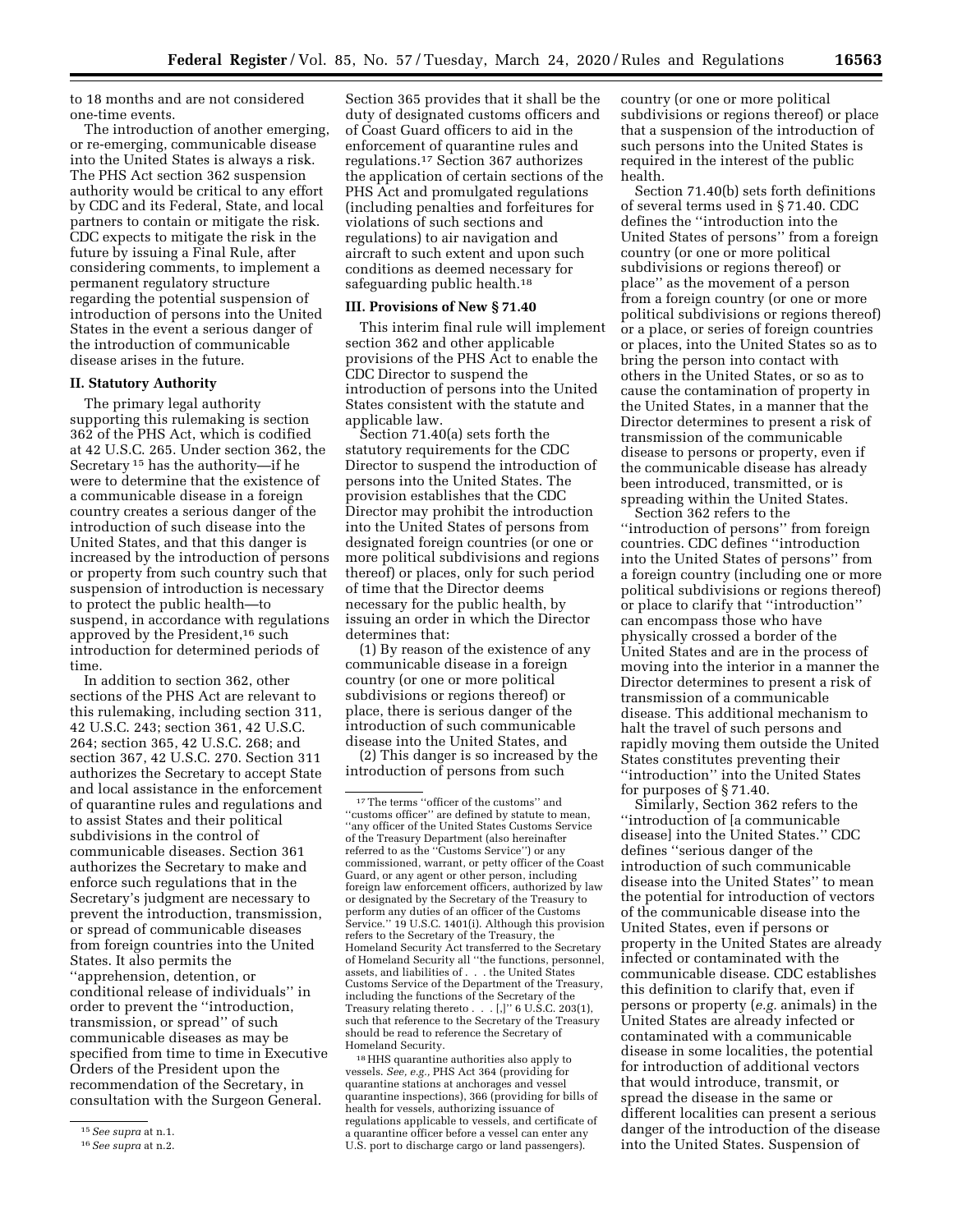the introduction of persons into the United States may be required, in the interest of public health, to avert the increased danger that results from further introduction, transmission, or spread of the disease within the United States.

Finally, for purposes of this section, CDC defines the term ''place'' to include any location specified by the Director, including any carrier, whatever the carrier's nationality. CDC does this in order to remove all doubt that when this interim final rule refers to ''place,'' it refers not just to territory within or outside of a country, but also to carriers, as that term is defined in 42 CFR 71.1, whatever the carrier's nationality.

CDC will establish the requirement to suspend the introduction of persons into the United States from certain designated places for certain periods of time by means of an order executed by the CDC Director. In § 71.40(c), CDC describes the required contents of such order. In any § 71.40 order, the CDC Director must designate:

• The foreign countries (or one or more designated political subdivisions or regions thereof) or places from which the introduction of persons is being suspended.

• The period of time or circumstances under which the introduction of any persons or class of persons into the United States is being suspended.

• The conditions under which that prohibition on introduction should be effective in whole or in part, including any relevant exceptions that the CDC Director determines are appropriate.

CDC might at times rely on (1) State and local authorities who agree to help implement orders issued pursuant to § 71.40, or (2) other Federal agencies to implement and execute the orders issued under this section. Accordingly, in § 71.40(d), CDC establishes that, before issuing any § 71.40 order, CDC may coordinate with the appropriate State and local authorities or other Federal agency (or agencies). If the order will be implemented in whole or in part by State and local authorities under 42 U.S.C. 243(a), the Director's order may explain the procedures and standards by which those State or local authorities are expected to aid in the order's enforcement. Similarly, if the order will be implemented in whole or in part by designated customs officers (including officers of the Department of Homeland Security with U.S. Customs and Border Protection who exercise the authorities of customs officers) or the United States Coast Guard under 42 U.S.C. 268(b), or another Federal department or agency, the CDC Director, in coordination with the Secretary of Homeland Security or

the head of the other applicable department or agency, shall explain in the order the procedures and standards by which any authorities or officers or agents are expected to aid in the enforcement of the order, to the extent that they are permitted to do so under their existing legal authorities.

Section 71.40(e) provides that this section does not apply to members of the armed forces of the United States and associated personnel for whom the Secretary of Defense provides assurance to the Director that the Secretary of Defense, through measures such as quarantine, isolation, or other measures maintaining control over such individuals, is preventing the risk of transmission of a communicable disease to persons or property in the United States. CDC includes this exception because the Secretary of Defense has authority and means to prevent the introduction of a communicable disease into the United States from his personnel returning from foreign countries. Therefore, this interim final rule need not apply to Department of Defense personnel.

Although section 362 applies to ''persons,'' this interim final rule will not apply to U.S. citizens or lawful permanent residents. Congress provided CDC with the authority to prohibit the introduction of persons who would increase a serious danger of introducing into the United States a communicable disease, when required in the interest of the public health. CDC believes that, at present, quarantine, isolation, and conditional release, in combination with other authorities, while not perfect solutions, can mitigate any transmission or spread of COVID–19 caused by the introduction of U.S. citizens or lawful permanent residents into the United States. Section 71.40(f) therefore explains that this interim final rule shall not apply to U.S. citizens and lawful permanent residents. Determining the appropriate protections for U.S. citizens and lawful permanent aliens requires a complex balancing of numerous interests and would benefit from additional consideration and public comment. HHS does not want such concerns to delay the issuance of this interim final rule, which would enable the CDC Director to issue orders that would have the effect of slowing the introduction, transmission, and spread of COVID–19 in the United States.

### **V. Rationale for Issuance of an Interim Final Rule With Immediate Effectiveness**

Agency rulemaking is governed by section 553 of the Administrative Procedure Act (APA) (5 U.S.C. 553).

Section 553(b) requires that, unless the rule falls within one of the enumerated exemptions, HHS must publish a notice of proposed rulemaking in the **Federal Register** that provides interested persons an opportunity to submit written data, views, or arguments, prior to finalization of regulatory requirements. Section 553(b)(3)(B) of the APA authorizes a department or agency to dispense with the prior notice and opportunity for public comment requirement when the agency, for ''good cause,'' finds that notice and public comment thereon are impracticable, unnecessary, or contrary to the public interest. In addition, because this interim final rule represents a critical part of the dialogue between the United States and the Governments of Mexico and Canada in preventing the spread of COVID–19 along our shared borders, it involves a ''foreign affairs function of the United States.'' 5 U.S.C. 553(a)(1).

As noted above, the United States and numerous other countries have taken unprecedented measures to try to contain or slow the transmission or spread of COVID–19. Such public health actions, especially the actions by the President and the Secretary, have slowed the introduction and transmission of the disease into the United States, which has benefitted the public health, preserved limited public and private resources, and given the U.S. public health system additional time to implement further measures to protect and support the public.

Nevertheless, these measures have not completely stopped global travelers, and other persons crossing from one country into another country, from spreading COVID–19 across national boundaries and around the globe. The introduction of persons from foreign countries with COVID–19 outbreaks is continuing to cause the introduction of COVID–19 into disparate locations within the United States. The suspension authority is therefore critical to slowing the introduction of COVID–19 into such disparate locations within the United States. The United States is in a phase where suspending the introduction of persons from certain countries or places may be required in the interest of the public health, because it could still materially reduce the transmission and spread of COVID–19 in the United States. Because persons can have COVID–19 and be asymptomatic at the time of introduction into the United States, and because the completion of testing for COVID–19 may take three to four days, it is impracticable to confirm who is infected with COVID–19 and who is not infected with COVID–19 as persons move into the United States.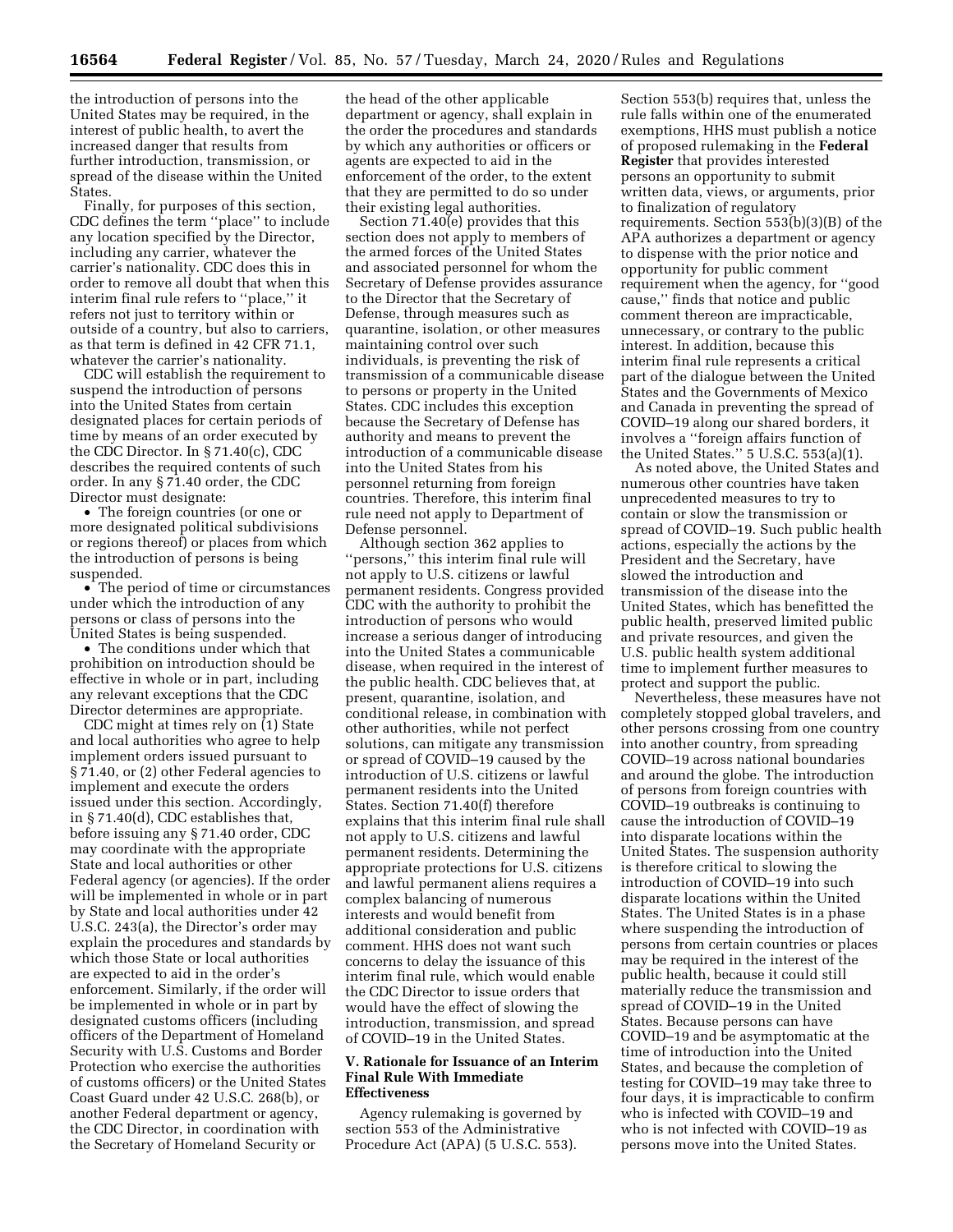Similarly, Federal quarantines or isolations of all such persons pending test results would be impracticable due to the numbers of persons involved, logistical challenges, and CDC resource and personnel constraints.

In addition, whereas section 212(f) of the INA applies to the ''entry'' of aliens, section 362 applies to the ''introduction'' of persons into the United States. Therefore, although 212(f) has been effective in slowing the transmission or spread of COVID–19 in the United States, section 362 provides CDC with a mechanism tied specifically to persons who increase the danger of introducing COVID–19 into the United States.

Given the national emergency caused by COVID–19, it would be impracticable and contrary to the public health—and, by extension, the public interest—to delay these implementing regulations until a full public notice-and-comment process is completed.

Pursuant to 5 U.S.C. 553(b)(3)(B), and for the reasons stated above, HHS therefore concludes that there is good cause to dispense with prior public notice and the opportunity to comment on this rule before finalizing this rule. For the same reasons, HHS has determined, consistent with section 553(d) of the APA, that there is good cause to make this interim final rule effective immediately upon filing at the Office of the Federal Register.

#### **IV. Request for Comment**

HHS requests comment on all aspects of this interim final rule, including its likely costs and benefits and the impacts that it is likely to have on the public health, as compared to the current requirements under 42 CFR part 71.

### **VI. Regulatory Impact Analysis**

# *Executive Orders 12866 and 13563 and Regulatory Flexibility Act*

Executive Orders 12866 and 13563 direct agencies to assess all costs and benefits of available regulatory alternatives and, if regulation is necessary, to select regulatory approaches that maximize net benefits (including potential economic, environmental, and public health and safety effects; distributive impacts; and equity). Executive Order 13563 emphasizes the importance of quantifying both costs and benefits, reducing costs, harmonizing rules, and promoting flexibility. Section 3(f) of Executive Order 12866 defines a ''significant regulatory action'' as an action that is likely to result in a regulation (1) having an annual effect on the economy of \$100 million or more in

any one year, or adversely and materially affecting a sector of the economy, productivity, competition, jobs, the environment, public health or safety, or State, local, or tribal governments or communities (also referred to as ''economically significant''); (2) creating a serious inconsistency or otherwise interfering with an action taken or planned by another agency; (3) materially altering the budgetary impacts of entitlement grants, user fees, or loan programs or the rights and obligations of recipients thereof; or (4) raising novel legal or policy issues arising out of legal mandates, the President's priorities, or the principles set forth in the Executive Order. This interim final rule is economically significant for the purposes of Executive Orders 12866 and 13563. CDC, however, is proceeding under the emergency provision at Executive Order 12866 Section 6(a)(3)(D) based on the need to move expeditiously during the current public health emergency to limit the number of new cases of COVID–19.

The Regulatory Flexibility Act (RFA) generally requires that when an agency issues a proposed rule, or a final rule pursuant to section 553(b) of the APA or another law, the agency must prepare a regulatory flexibility analysis that meets the requirements of the RFA and publish such analysis in the **Federal Register**. 5 U.S.C. 603, 604. Specifically, the RFA normally requires agencies to describe the impact of a rulemaking on small entities by providing a regulatory impact analysis. Such analysis must address the consideration of regulatory options that would lessen the economic effect of the rule on small entities. The RFA defines a ''small entity'' as (1) a proprietary firm meeting the size standards of the Small Business Administration (SBA); (2) a nonprofit organization that is not dominant in its field; or (3) a small government jurisdiction with a population of less than 50,000. 5 U.S.C. 601(3)–(6). Except for such small government jurisdictions, neither State nor local governments are ''small entities.'' Similarly, for purposes of the RFA, individual persons are not small entities. The requirement to conduct a regulatory impact analysis does not apply if the head of the agency ''certifies that the rule will not, if promulgated, have a significant economic impact on a substantial number of small entities.'' 5 U.S.C. 605(b). The agency must, however, publish the certification in the **Federal Register** at the time of publication of the rule, ''along with a statement providing the factual basis for such certification.''

*Id.* If the agency head has not waived the requirements for a regulatory flexibility analysis in accordance with the RFA's waiver provision, and no other RFA exception applies, the agency must prepare the regulatory flexibility analysis and publish it in the **Federal Register** at the time of promulgation or, if the rule is promulgated in response to an emergency that makes timely compliance impracticable, within 180 days of publication of the final rule. 5 U.S.C. 604(a), 608(b).19

This interim final rule establishes a regulatory mechanism for the exercise of the PHS Act section 362 suspension authority, which directly applies against persons and not State, local, or tribal governments, or the private sector. Accordingly, HHS and CDC believe that this interim final rule would likely impact only persons, and that it would, therefore, not have a significant economic impact on a substantial number of small entities. In addition, for the reasons set forth in this document pertaining to the COVID–19 outbreak, the Secretary finds that this interim final rule is being promulgated in response to an emergency that makes timely compliance with the provisions of section 604 impracticable. CDC will assess the potential impacts—including economic effects—of this action on all small entities. Based on that assessment, the Secretary will either certify that the rule will not have a significant economic impact on a substantial number of small entities or publish a final regulatory flexibility analysis.

#### *Unfunded Mandates Reform Act*

Section 202 of the Unfunded Mandates Reform Act of 1995 (Unfunded Mandates Act) (2 U.S.C. 1532) requires that covered agencies prepare a budgetary impact statement before promulgating a rule that includes any Federal mandate that may result in the expenditure by State, local, and tribal governments, in the aggregate, or by the private sector, of \$100 million in 1995 dollars, updated annually for inflation. Currently, that threshold is approximately \$154 million. If a

<sup>19</sup>An agency head may delay the completion of the regulatory impact analysis requirements for a period of not more than 180 days after the date of publication in the **Federal Register** of a final rule by publishing in the **Federal Register**, not later than such date of publication, a written finding, with reasons therefor, that the final rule is being promulgated in response to an emergency that makes timely compliance with such requirements impracticable. If the agency has not prepared a final regulatory analysis within 180 days from the date of publication of the final rule, the RFA provides that the rule shall lapse and have no effect and shall not be re-promulgated until a final regulatory flexibility analysis has been completed by the agency. 5 U.S.C. 608(b).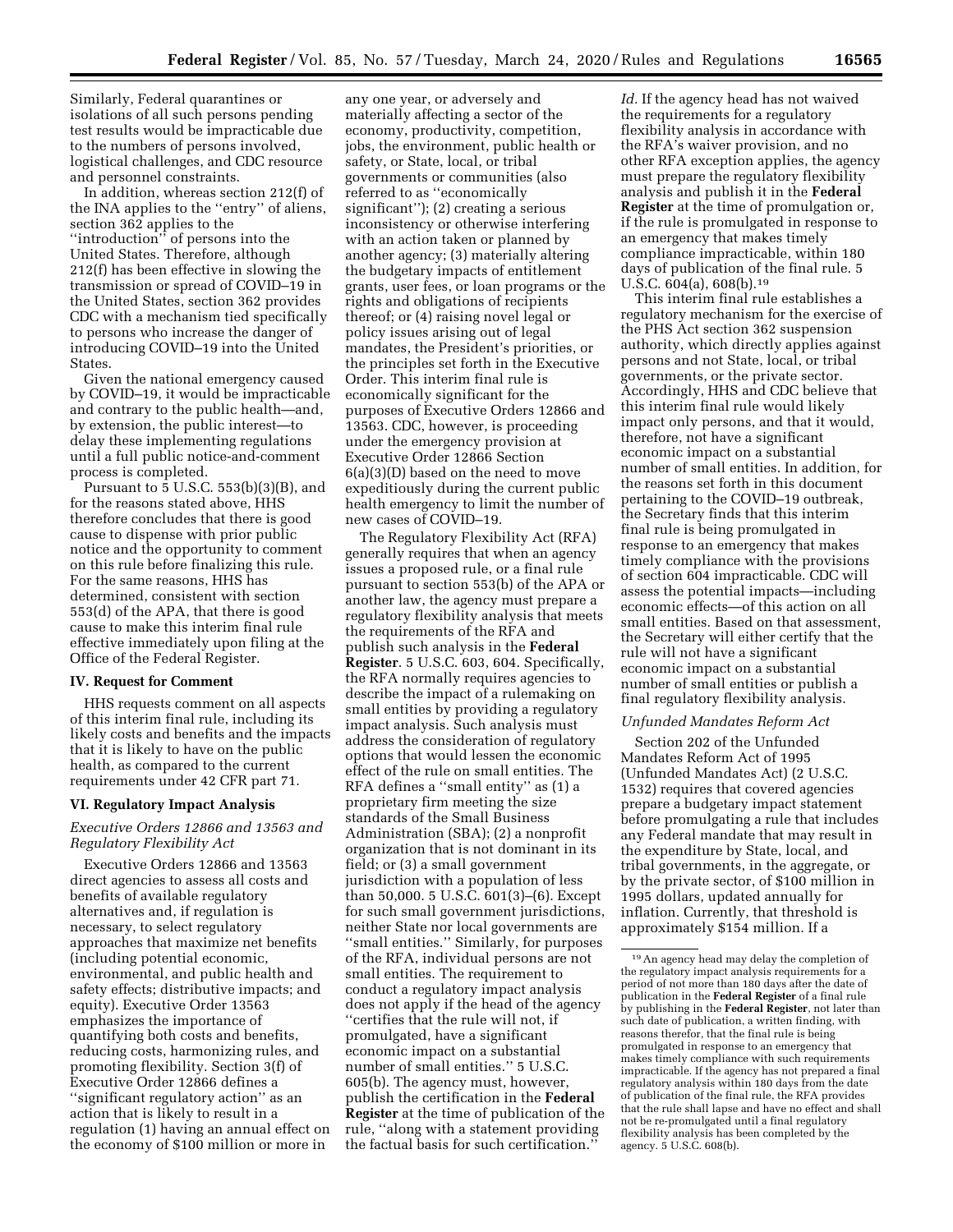budgetary impact statement is required, section 205 of the Unfunded Mandates Act also requires covered agencies to identify and consider a reasonable number of regulatory alternatives before promulgating a rule. HHS has determined that this interim final rule is not expected to result in expenditures by State, local, and tribal governments, or by the private sector, of \$154 million or more in any one year because it only establishes a regulatory mechanism for the exercise of the PHS Act section 362 suspension authority, which applies against persons and not State, local, or tribal governments, or the private sector. Accordingly, HHS has not prepared a budgetary impact statement or specifically addressed the regulatory alternatives considered.

# *National Environmental Policy Act (NEPA)*

HHS has determined that the amendments to 42 CFR part 71 will not have a significant impact on the human environment.

### *Executive Order 12988: Civil Justice Reform*

HHS has reviewed this rule under Executive Order 12988 on Civil Justice Reform and has determined that this interim final rule meets the standard in the Executive Order.

#### *Executive Order 13132: Federalism*

This interim final rule has been reviewed under Executive Order 13132, Federalism. Under 42 U.S.C. 264(e), Federal public health regulations do not preempt State or local public health regulations, except in the event of a conflict with the exercise of Federal authority. Other than to restate this statutory provision, this rulemaking does not alter the relationship between the Federal government and State/local governments as set forth in 42 U.S.C. 264. The longstanding provision on preemption in the event of a conflict with Federal authority (42 CFR 70.2) is left unchanged by this rulemaking. Furthermore, there are no provisions in this regulation that impose direct compliance costs on State and local governments. Therefore, HHS believes that the interim final rule does not warrant additional analysis under Executive Order 13132.

#### *Plain Language Act of 2010*

Under the Plain Language Act of 2010 (Pub. L. 111–274, October 13, 2010), executive Departments and Agencies are required to use plain language in documents that explain to the public how to comply with a requirement the Federal Government administers or

enforces. HHS/CDC has attempted to use plain language in promulgating this interim final rule, consistent with the Federal Plain Writing Act guidelines.

### *Congressional Review Act*

The Congressional Review Act defines a ''major rule'' as ''any rule that the Administrator of the Office of Information and Regulatory Affairs (OIRA) of the Office of Management and Budget finds has resulted in or is likely to result in—(A) an annual effect on the economy of \$100,000,000 or more; (B) a major increase in costs or prices for consumers, individual industries, Federal, State, or local government agencies, or geographic regions; or (C) significant adverse effects on competition, employment, investment, productivity, innovation, or on the ability of United States-based enterprises to compete with foreignbased enterprises in domestic and export markets.'' 5 U.S.C. 804(2). This Office of Information and Regulatory Affairs has determined that this interim final rule is a major rule for purposes of the Congressional Review Act. As this rule is promulgated under the ''good cause'' exemption of the Administrative Procedure Act, there is not a delay in its effective date under the Congressional Review Act.

### *Assessment of Federal Regulation and Policies on Families*

Section 654 of the Treasury and General Government Appropriations Act of 1999 requires Federal departments and agencies to determine whether a proposed policy or regulation could affect family well-being. If the determination is affirmative, then the Department or agency must prepare an impact assessment to address criteria specified in the law. HHS has determined that this interim final rule will not have an impact on family wellbeing, as defined in the Act.

#### *Paperwork Reduction Act of 1995*

In accordance with the Paperwork Reduction Act of 1995 (44 U.S.C. Ch. 3506; 5 CFR 1320 Appendix A.1), HHS has reviewed this interim final rule and has determined that there are no new collections of information contained therein.

#### **List of Subjects in 42 CFR Part 71**

Apprehension, Communicable diseases, Conditional release, CDC, Ill person, Isolation, Non-invasive, Public health emergency, Public health prevention measures, Qualifying stage, Quarantine, Quarantinable communicable disease.

For the reasons set forth in the preamble, the Department of Health and Human Services, on behalf of the Centers for Disease Control and Prevention, amends 42 CFR part 71 as follows:

### **PART 71—FOREIGN QUARANTINE**

■ 1. The authority citation for part 71 continues to read as follows:

**Authority:** Secs. 215 and 311 of the Public Health Service (PHS) Act, as amended (42 U.S.C. 216, 243); secs. 361–369, PHS Act, as amended (42 U.S.C. 264–272).

■ 2. Add § 71.40 to Subpart D of part 71 to read as follows:

#### **§ 71.40 Prohibiting the introduction of persons from designated foreign countries and places into the United States.**

(a) The Director may prohibit the introduction into the United States of persons from designated foreign countries (or one or more political subdivisions and regions thereof) or places, only for such period of time that the Director deems necessary for the public health, by issuing an order in which the Director determines that:

(1) By reason of the existence of any communicable disease in a foreign country (or one or more political subdivisions or regions thereof) or place there is serious danger of the introduction of such communicable disease into the United States; and

(2) This danger is so increased by the introduction of persons from such country (or one or more political subdivisions or regions thereof) or place that a suspension of the introduction of such persons into the United States is required in the interest of the public health.

(b) For purposes of this section:

(1) *Introduction into the United States*  of persons from a foreign country (or one or more political subdivisions or regions thereof) or place means the movement of a person from a foreign country (or one or more political subdivisions or regions thereof) or place, or series of foreign countries or places, into the United States so as to bring the person into contact with persons in the United States, or so as to cause the contamination of property in the United States, in a manner that the Director determines to present a risk of transmission of a communicable disease to persons or property, even if the communicable disease has already been introduced, transmitted, or is spreading within the United States;

(2) *Serious danger of the introduction of such communicable disease into the United States* means the potential for introduction of vectors of the